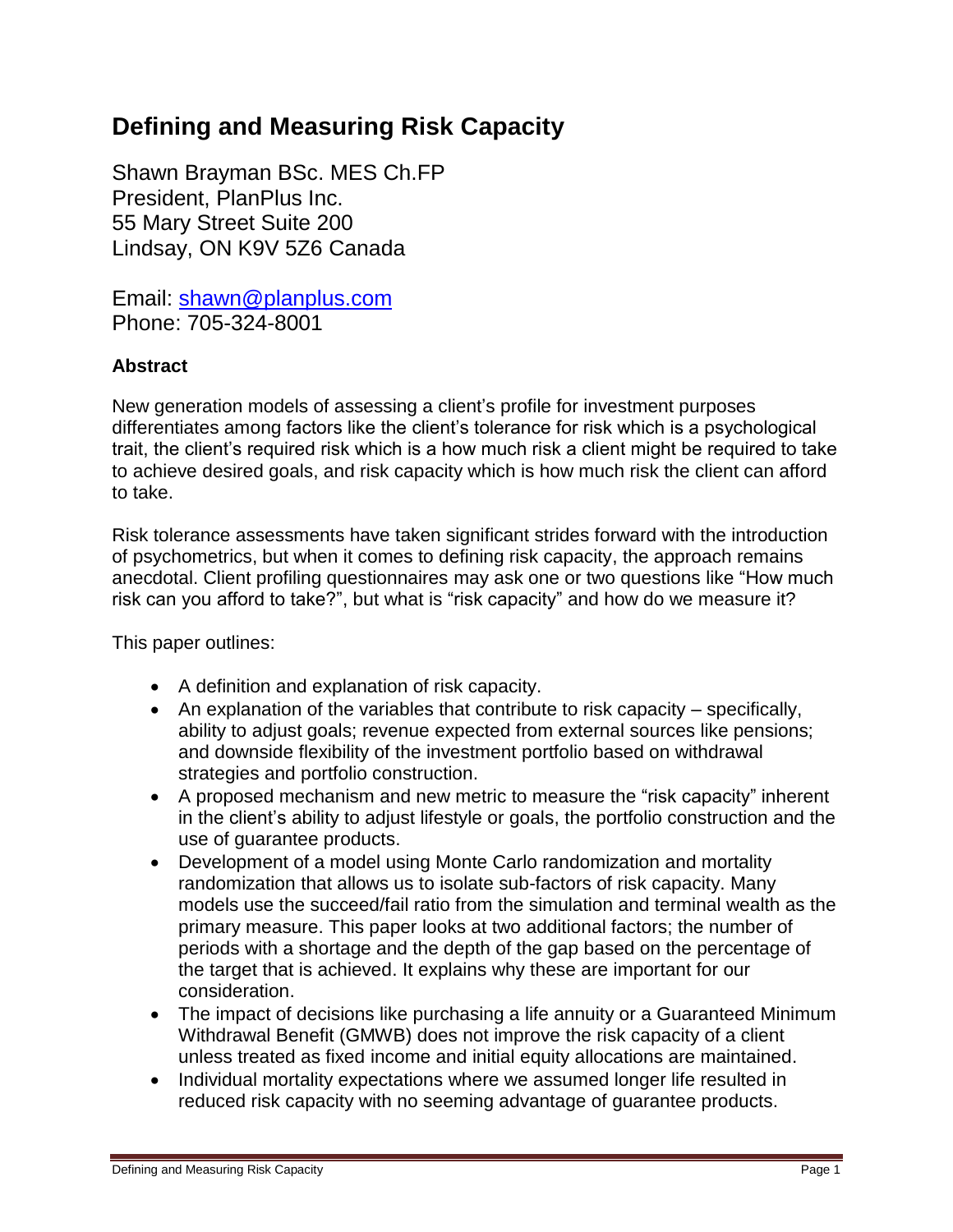# **What is Risk Capacity?**

Risk capacity is defined as how much risk the client can afford – but what does that mean? First, the concept "afford to take" means we must have a specific goal in mind to provide context. It is not possible to measure "afford to take" unless we have this. For the sake of context let's assume that 0 means no risk capacity and 100 means the client has unlimited risk capacity.

A recent guidance paper by the FSA in the United Kingdom has provided the most clarity:

*By "capacity for loss" we refer to the customer"s ability to absorb falls in the value of their investment. If any loss of capital would have a materially detrimental effect on their standard of living, this should be taken into account in assessing the risk that they are able to take. <sup>i</sup>* 

Let's look at some examples:

- If a client needs \$60,000 a year of income, has pensions that total \$60,000 a year, and an investment portfolio, by definition they have unlimited risk capacity as any behaviour in the portfolio is irrelevant to achieving their annual income goal. Clearly external pensions and government benefits can increase risk capacity as it relates to the portfolio.
- A client has a desired goal of \$60,000 and of this, \$50,000 a year is required or essential. They have also indicated that if required, to maintain lifestyle they could do some consulting work during the first 10 years of retirement and generate \$10,000 a year in supplemental income. The willingness of the client to make these adjustments to lifestyle, if necessary, means the client has greater risk capacity, but how do we quantify it?

### **Building a Model**

For the analysis in this paper a Monte Carlo model was constructed to model the portfolio option of the client. The following assumptions were used:

- A randomization using a 9.26% arithmetic mean and 8.07% standard deviation generated simulations that averaged 8.96% geometric means.
- All calculations were done on a pre-tax basis.
- Mortality tables were used to randomize mortality assumptions for each separate Monte Carlo simulation."
- The client's requirement or goal less any pension income generates the required withdrawal from the portfolio.
- Each year the new portfolio value is calculated by subtracting withdrawals first, then applying the return from the simulation.

Using the model, let's look at two trials: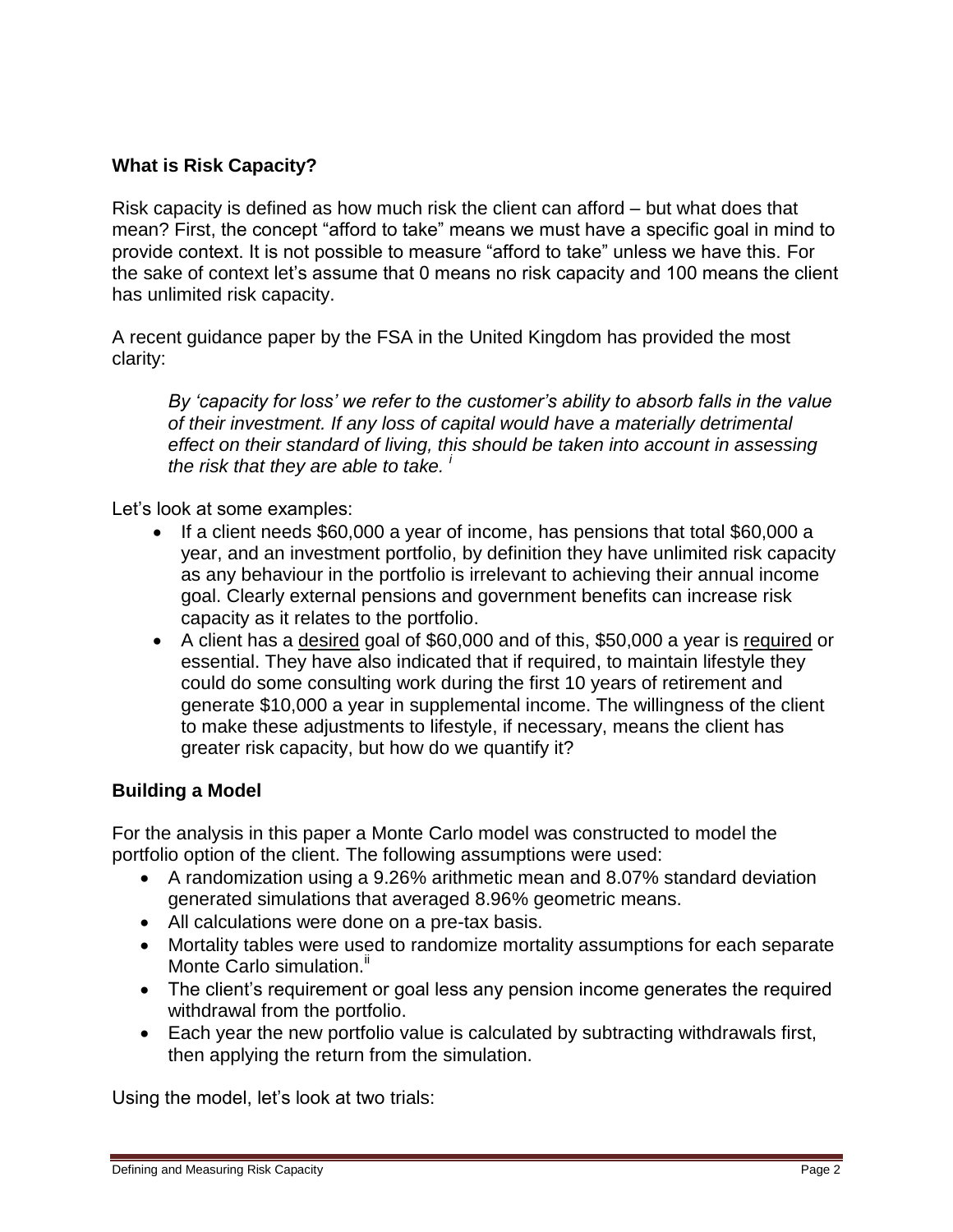|                             | Trial #1  | Trial #2 |
|-----------------------------|-----------|----------|
| Capital                     | 1,000,000 | 500,000  |
| Goal                        | 70,000    | 70.000   |
| Pensions                    | O         | 35,000   |
| <b>Shortage Scenarios</b>   | 35.3%     | 35.3%    |
| <b>Negative Periods</b>     | 13.9%     | 13.9%    |
| Average % of Target when    |           |          |
| <b>Negative</b>             | 6.0%      | 53.0%    |
| Average % of Target Overall | 86.9%     | 93.5%    |
| <b>Estate Scenarios</b>     | 64.7%     | 64.7%    |
| <b>Average Estate</b>       | 1,130,259 | 565,129  |

**Table 1: Metrics from Initial Trials**

In Trial #1 the client has \$1,000,000 and will withdraw \$70,000 a year. We have used a more aggressive withdrawal intentionally to generate failed scenarios.

- **Shortage Scenarios:** These are scenarios where the client capital went to zero before the client died, a typical Monte Carlo measure of success or failure. In this case 35.3% of scenarios failed.
- **Negative Periods:** The number of periods when there was a shortage, where a period is any year in a simulation that the client still survived. For this case 13.9% of all periods were negative. An example of this would be a scenario where a client lived to age 108 but ran out of money at age 107. This would be classified as a failure (Shortage Scenario) and one "Negative Period". Another client might have negative periods starting at age 70 and live to 100 in which case it is one Shortage Scenario but 30 Negative Periods.
- **Average % of Target When Negative:** Previously we saw that 13.9% of periods had a gap. This metric goes one step further and measures how "deep" the gap was on average. In this case, on average, the clients only achieved 6.0% of the targeted \$70,000 income during the negative periods. This is because on the first negative year there might be some residual capital but thereafter all the capital is gone. Because there are no other income sources (e.g. pensions) once the capital is gone the gap is total. We will periodically refer to this as the "Depth of the Gap".
- **Average % of Target Overall:** This identifies the total revenue received divided by the total revenue required for every period the client was alive based on the randomized mortality.
- **Estate Scenarios:** This identifies the inverse of the Shortage Scenarios. If there was no Shortage there was an estate.
- **Average Estate:** An average of the estate residue only across those scenarios that had a residual estate value.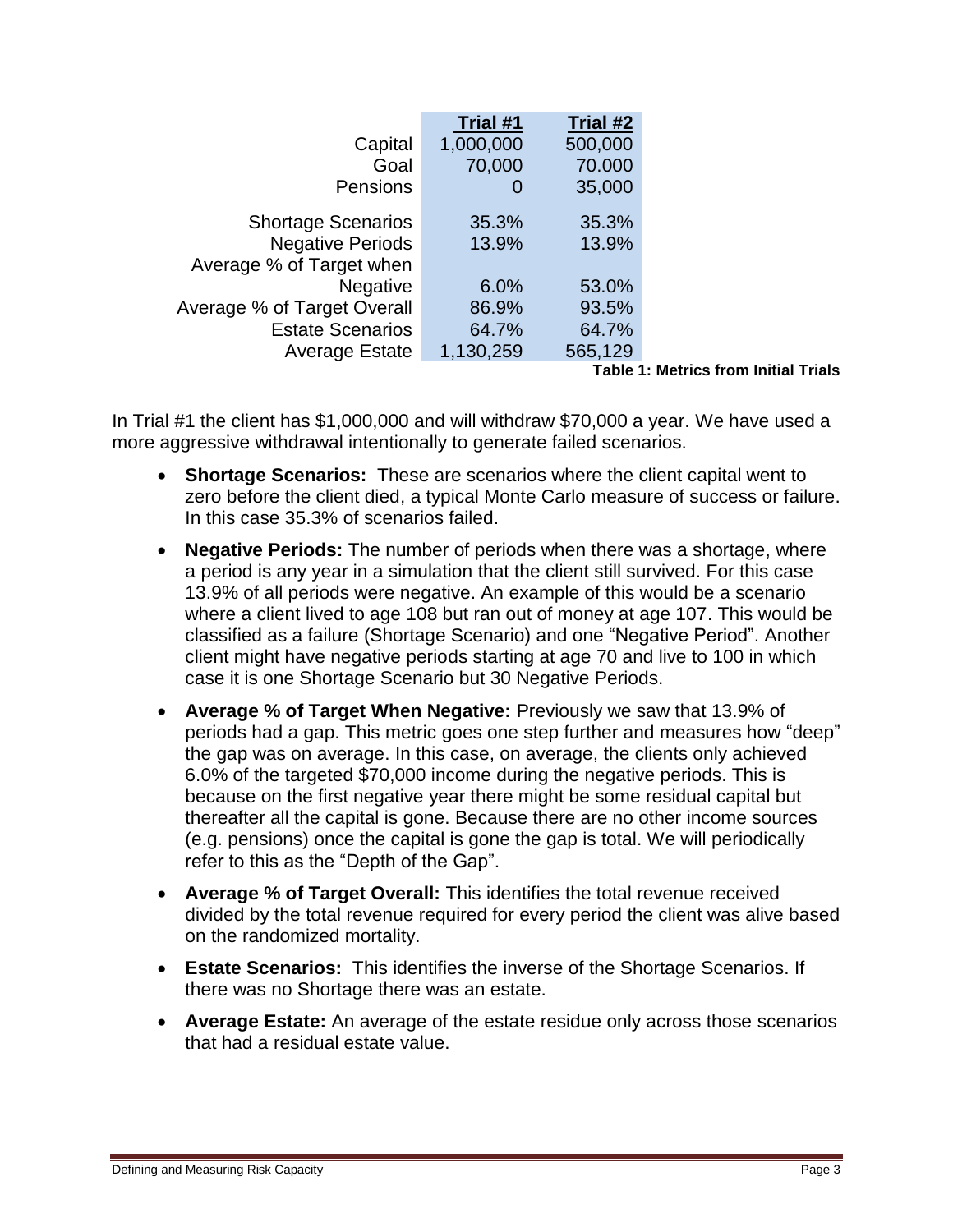

**Figure 1: Metrics from Trial #1**

The Risk Capacity metric in Figure 1 will be covered in more detail as we proceed. In its simplest form it is the same as the Average % of Target Overall.

Some additional information of interest is the "timing" of the bad/negative periods. When we say "you have a 13.9% chance of a negative period", people might see this as a poor gamble, but it is important to remember that you always run out of money at the end. We can see in the distributions (right side of the dashboard/Figure 1 above) from the mid-70s to mid-90s there are gaps in a maximum of 200 of the 1000 simulations. Based on the mortality attrition, after age 80 about 50% of the simulations have gaps and by age 90 close to 100% have gaps.

In Trial #2 we illustrate what occurs for a client with a portfolio that is half that of Trial #1, funding half the requirement since there are pensions funding the rest of the goal. Not surprisingly the metrics are identical as far as failed scenarios and negative periods. The fact that the average estate is half the value is also consistent with expectations.

Although the portfolios are identical, the key metric that is very different is the fact that in the periods where there is a gap, the client has 53% of their target income compared to 6.0%. From the client's perspective this is a significant difference and not captured in a simple succeed/fail analysis.

Clearly, without looking at these metrics relative to the "depth of the gap" or average percent of target achieved in negative periods, we would be dealing with an incomplete view of the client circumstance.

# **Creating a Comparative Metric**

If we are measuring a single metric then the ability to identify which option is the most desirable is relatively easy. Unfortunately, complex issues are never as simple and by their nature these decisions often involve tradeoffs. As we will see, purchasing an annuity will always lead to an increased number of negative periods but at the same time the depth of the gap when there is one is reduced. Is it possible to determine if the trade off of more frequent but less intense gaps is justified?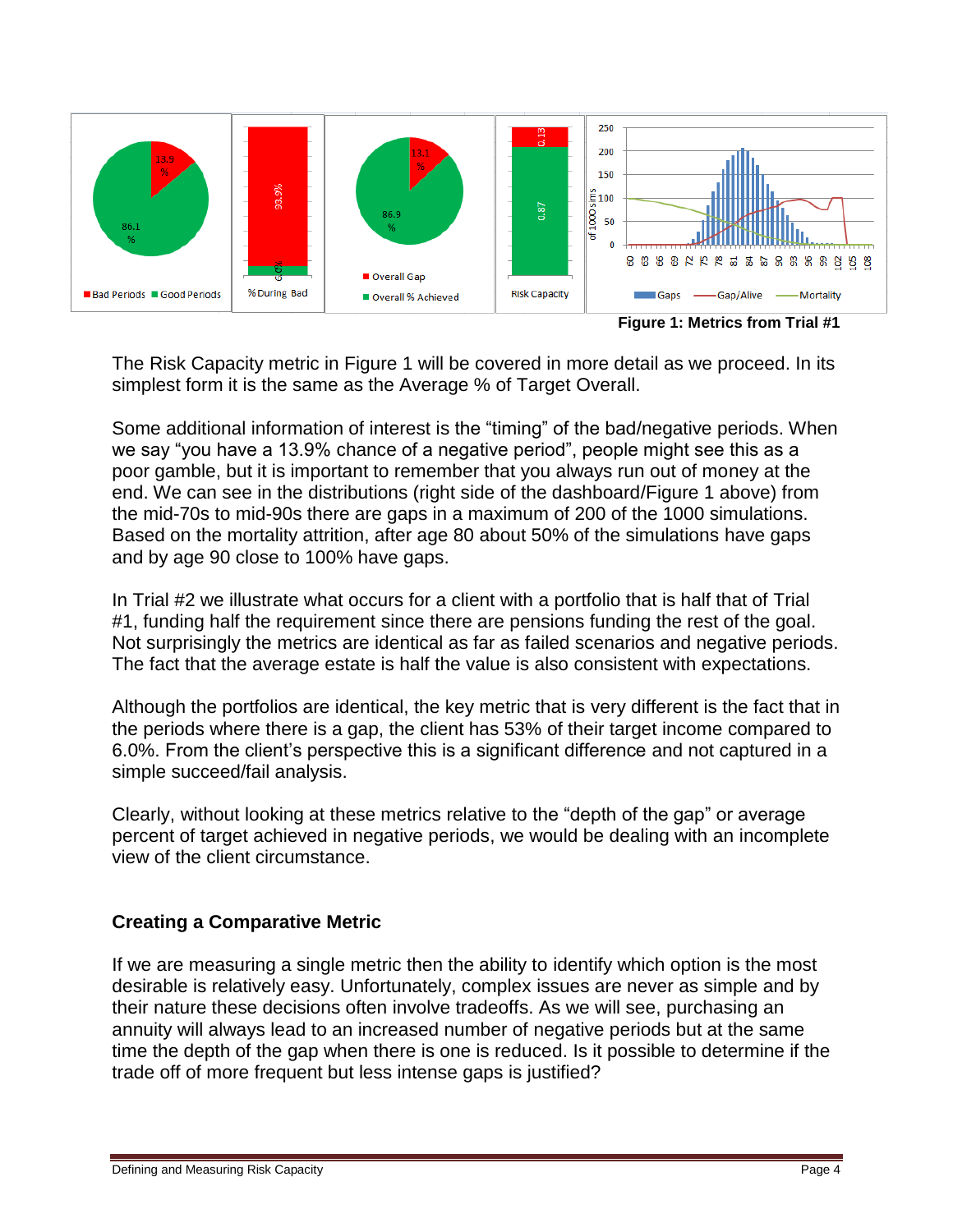The new Risk Capacity metric combines the Negative Periods % with the depth of the gaps as we will see in Figure 2.

- If we have 0% Negative Periods and/or 0% Gap and achieved the desired target, then 100% is the outcome (great!)
- If we have 100% Negative Periods for 100% of the target income then 0 is the worst possible outcome. This should be impossible unless the client has no money whatsoever but is a threshold.
- Is a dollar just a dollar? Do we place a higher value on the first dollar we received in a catastrophic failure compared to the last dollar to achieve our target? Most people would say yes. If no weighting is placed on the depth, the overall metric result is the same as the Average % of Target Overall.

New Metric = 100 – MINIMUM ((% Negative Periods\* (100- Average % of Target When Negative) \*AVERAGE(Value of the \$ based on weighting)/100),100)

- Average Value of the \$ based on weighting is always 1 if a catastrophic dollar is valued as a dollar. If it was valued as \$2 then we prorate each dollar from \$1 to \$2 based on the depth of the average gap.
- If the client experiences a small shortage (say 10%), even if happens frequently the overall impact is not that bad.

|          |    |      | <b>RISK CAPACITY</b> |          |       |       |       |       |       |       |       |       |       |       |  |
|----------|----|------|----------------------|----------|-------|-------|-------|-------|-------|-------|-------|-------|-------|-------|--|
|          |    |      | Wide %<br>Gap        |          |       |       |       |       |       |       |       |       |       |       |  |
|          |    |      | Deep %               | $\Omega$ | 10    | 20    | 30    | 40    | 50    | 60    | 70    | 80    | 90    | 100   |  |
|          | Ŝ. | 1.00 | $\bf{0}$             | 100.0    | 100.0 | 100.0 | 100.0 | 100.0 | 100.0 | 100.0 | 100.0 | 100.0 | 100.0 | 100.0 |  |
|          | Ŝ. | 1.10 | 10                   | 100.0    | 99.0  | 97.9  | 96.9  | 95.8  | 94.8  | 93.7  | 92.7  | 91.6  | 90.6  | 89.5  |  |
|          | Ŝ. | 1.20 | 20                   | 100.0    | 97.8  | 95.6  | 93.4  | 91.2  | 89.0  | 86.8  | 84.6  | 82.4  | 80.2  | 78.0  |  |
|          | Ŝ. | 1.30 | 30                   | 100.0    | 96.6  | 93.1  | 89.7  | 86.2  | 82.8  | 79.3  | 75.9  | 72.4  | 69.0  | 65.5  |  |
|          | Ŝ. | 1.40 | 40                   | 100.0    | 95.2  | 90.4  | 85.6  | 80.8  | 76.0  | 71.2  | 66.4  | 61.6  | 56.8  | 52.0  |  |
|          | Ŝ. | 1.50 | 50                   | 100.0    | 93.8  | 87.5  | 81.3  | 75.0  | 68.8  | 62.5  | 56.3  | 50.0  | 43.8  | 37.5  |  |
|          | Ŝ. | 1.60 | 60                   | 100.0    | 92.2  | 84.4  | 76.6  | 68.8  | 61.0  | 53.2  | 45.4  | 37.6  | 29.8  | 22.0  |  |
|          | Ŝ. | 1.70 | 70                   | 100.0    | 90.6  | 81.1  | 71.7  | 62.2  | 52.8  | 43.3  | 33.9  | 24.4  | 15.0  | 5.5   |  |
|          | Ŝ. | 1.80 | 80                   | 100.0    | 88.8  | 77.6  | 66.4  | 55.2  | 44.0  | 32.8  | 21.6  | 10.4  | 0.0   | 0.0   |  |
|          | Ś. | 1.90 | 90                   | 100.0    | 87.0  | 73.9  | 60.9  | 47.8  | 34.8  | 21.7  | 8.7   | 0.0   | 0.0   | 0.0   |  |
| Value \$ | Ŝ. | 2.00 | 100                  | 100.0    | 85.0  | 70.0  | 55.0  | 40.0  | 25.0  | 10.0  | 0.0   | 0.0   | 0.0   | 0.0   |  |

**Figure 2: Risk Capacity Metric**

This metric will be listed as Risk Capacity Metric as we proceed.

As stated, this metric equally weights the importance of the number of negative periods and the depth of the negative periods. Most people would agree that they would rather be short a little money more frequently than have catastrophic gaps, even if less frequently. The downside of a weighted factor is that it remains a judgemental approach and advisors can tweak the parameters to get the result they want.

I also tested a measure of the variance of income received. I attempted a downside deviation with the goal as 0 and the gaps as a negative value. Because the standard deviation is based on the mean of all periods, as the situation moved to 100% gap periods the standard deviation declined. Although lower it was consistently in being lower. A more straightforward variance from 0 is a more consistent approach.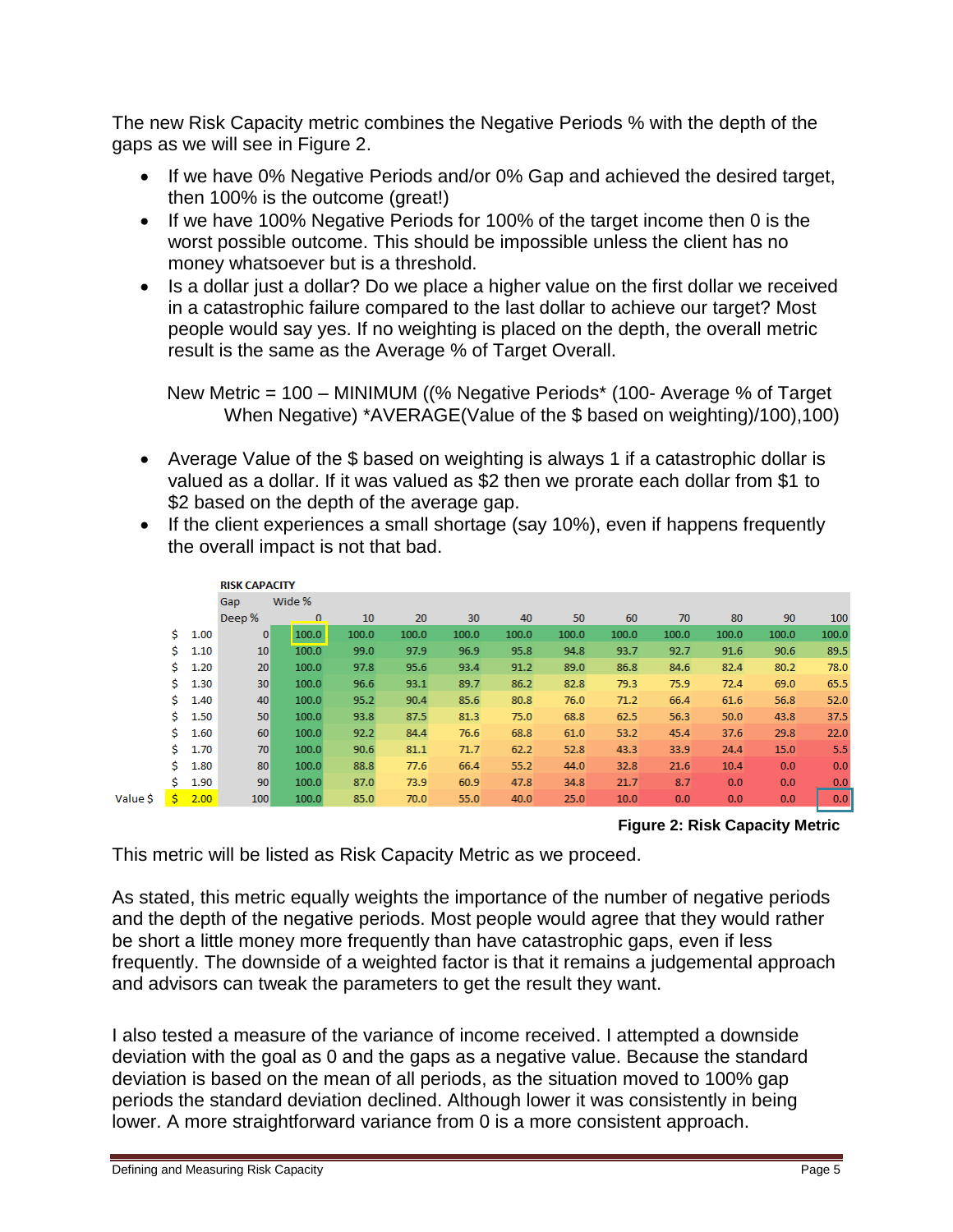### **Standard Portfolio Withdrawal Strategies**

There is a wide body of research on sustainable withdrawal rates and the purpose of this paper is not to dwell on this topic. Nonetheless we want to establish a baseline looking at standard withdrawals.

With the integrated mortality randomization a client can die in the current year making it virtually impossible to have a situation where there are not some "successes". As we can see in Figure 3, as the withdrawal rate declines the percentage of scenarios resulting in shortages declines with it. With a withdrawal rate of 4.5% we have only 3% of scenarios that fail and at 4%, less than 1% of scenarios fail. Using a 4% withdrawal rate there are only 2 periods out of 1,000 that have a gap, although when this occurs the gap is effectively complete. The Risk Capacity Measure equals the Average % of Target Overall as expected.



### **Buying an Annuity**

The decision to purchase a Life Annuity is the typical response to add more certainty in the revenue stream for the client. In the previous scenarios we altered the portfolio withdrawal rate. To evaluate annuities we will fix the income at \$60,000 which will be funded from the annuity and a withdrawal from the residual of \$1,000,000 portfolio after the impact of buying a Life Annuity.

One of the primary challenges here is that the ability to get an "annuity quote" is linked to specific short term market rates, whereas the capital market assumptions for the portfolio are based on the last 50 years of data. This leads to the valid observation that if the capital market assumptions are overstated it will bias the analysis against annuities.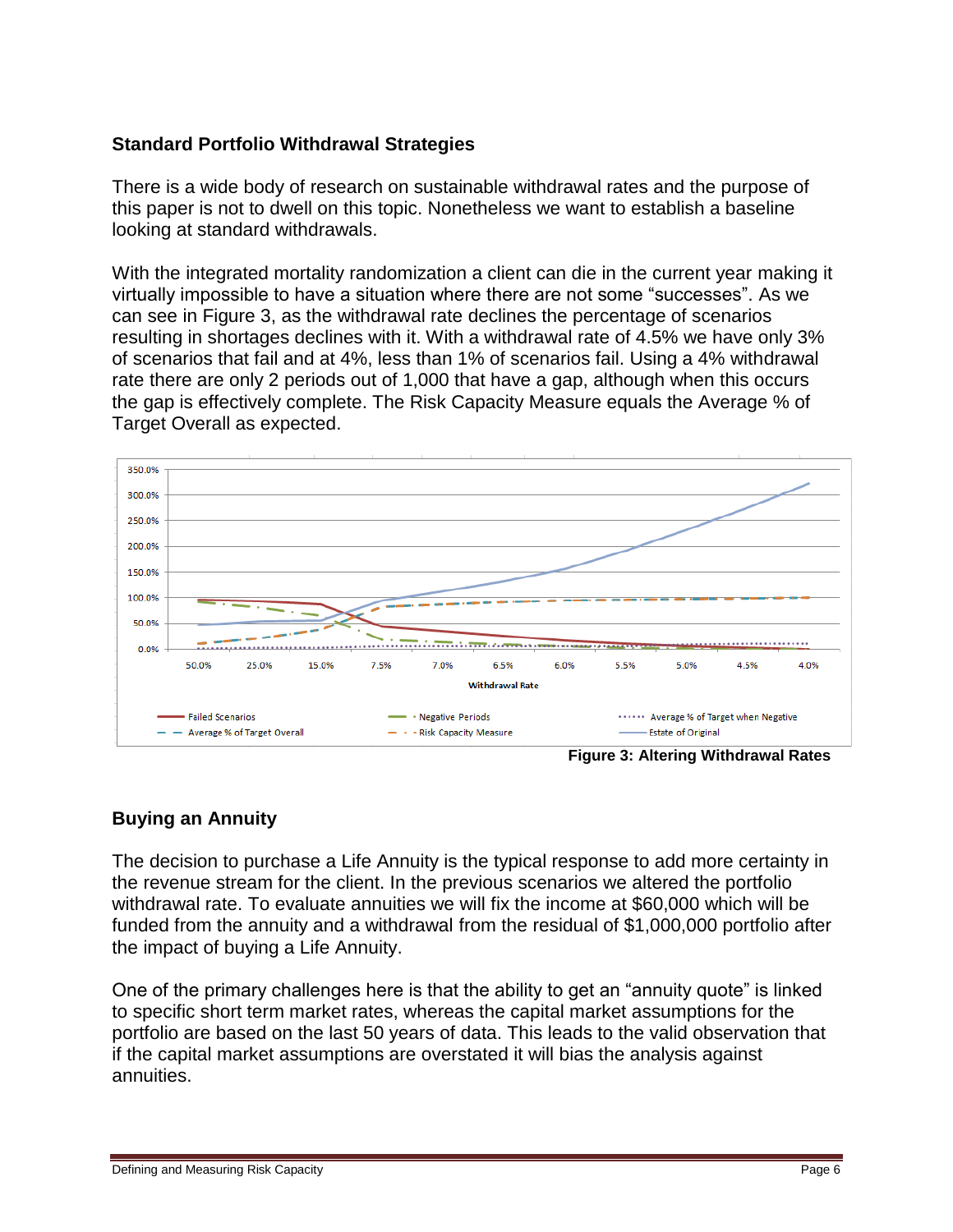

**Figure 4: Adjusting % Purchasing Annuity**

At an intuitive level when we start this analysis, we expect that reducing capital to purchase an annuity will in general increase the overall number of failures but also reduce the depth of the failures.

In Figure 4 we can see the traditional indicators behave exactly as expected. The X axis shows no money in an annuity in the far left (0%) up to purchasing a \$1,000,000 annuity on the far right (100%).

- $\bullet$  We used an internet annuity quotation system and selected a \$5,700 per \$100,000 life annuity with no guarantee period and not indexed for a 60-year-old male.
- Estate values drop from 160% of original capital to zero
- Shortage scenarios increase from just under 20% to 100% with a full annuity
- The average % of target when negative as expected increases from about 5% with no annuity to just over 60% with a full annuity.
- The Average % of Target Overall what percentage of desired income we received over all scenarios declined from 95% to just over 60% with the full annuity.
- The current Risk Capacity Metric declined consistently as more capital was used to purchase the annuity.

As we can see, from a straight numeric analysis the client is sacrificing a large percentage of potential lifetime income (about 30%) which could be viewed as as the cost for adding more certainty in the bad years. As stated:

- Changing the weightings of the value of a catastrophic dollar will change the results, but how?
- Changing the capital market assumptions will change the results.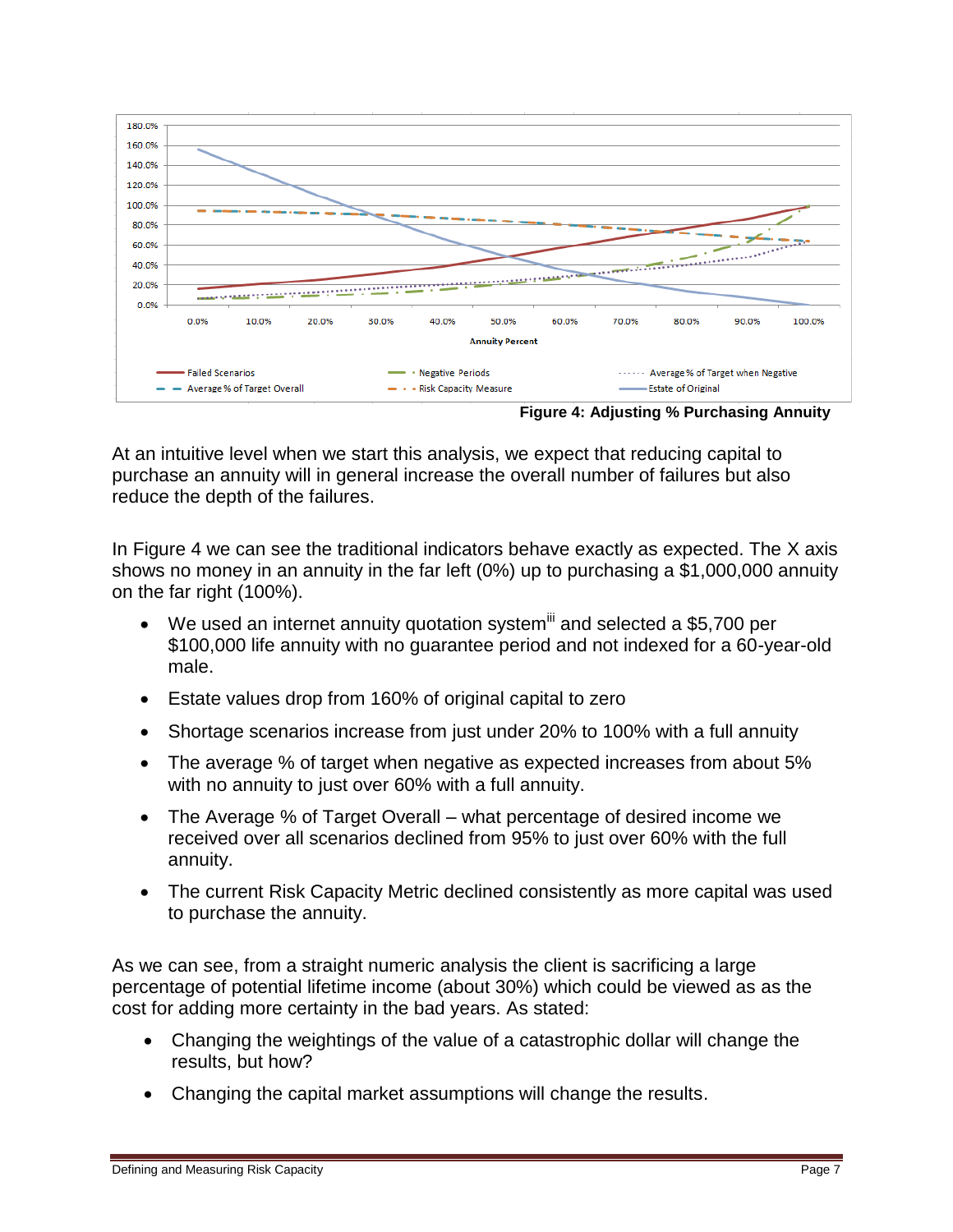# **Applying a Value to a \$ in Catastrophic Circumstance**

One of the initial findings in the field of Behavioural Finance was that people would make judgements to control loss disproportionately to the chance of gain. In the case of downside protection we see similar behaviour with annuities and GMWBs. A GMWB (Guaranteed Minimum Withdrawal Benefit) is an insurance product where a client pays an additional guarantee fee and is guaranteed to receive a minimum benefit for life. If this was strictly a rational decision people might not purchase these products but they are in fact more popular now than in recent memory.

| Annuity  | $\mathbf{0}$ | 100,000 | 200,000 | 300,000 | 400,000 | 500,000 | 600,000 | 700,000 | 800,000 | 900,000 | 1,000,000     |
|----------|--------------|---------|---------|---------|---------|---------|---------|---------|---------|---------|---------------|
| Value \$ |              |         |         |         |         |         |         |         |         |         |               |
| 1.0      | 94.5         | 93.4    | 92.0    | 90.0    | 87.5    | 84.4    | 80.6    | 76.3    | 71.6    | 67.3    | 63.9          |
| 1.5      | 93.2         | 92.0    | 90.2    | 88.0    | 85.0    | 81.5    | 77.1    | 72.3    | 67.4    | 63.0    | 60.6          |
| 2.0      | 91.9         | 90.5    | 88.5    | 85.9    | 82.6    | 78.5    | 73.6    | 68.4    | 63.1    | 58.8    | 57.4          |
| 2.5      | 90.6         | 89.0    | 86.7    | 83.8    | 80.1    | 75.5    | 70.1    | 64.5    | 58.8    | 54.5    | 54.1          |
| 3.0      | 89.3         | 87.6    | 85.0    | 81.7    | 77.6    | 72.6    | 66.6    | 60.5    | 54.6    | 50.3    | 50.9          |
| 3.5      | 88.0         | 86.1    | 83.3    | 79.7    | 75.1    | 69.6    | 63.2    | 56.6    | 50.3    | 46.1    | 47.6          |
|          |              |         |         |         |         |         |         |         | -       |         | $\sim$ $\sim$ |

**Table 2: Weight Gap Depth**

In Table 2 we look at the introduction of alternate values on the value of a "catastrophic dollar" and the impact this has on the "Risk Capacity Metric". This value is how much more we weight the value of a dollar when there is no other income. In the table the row with a "Value \$" of 3.0 means that gaps with no income at all are 3 times more important than just being short a dollar when we are at our goal.

The results in Table 2 are unexpected. Although we knew that an annuity will increase the frequency of gaps, we expected that guaranteeing an income for the higher weighted catastrophic failures would more than offset this. This did not occur. If we look at the case when the dollar remains valued at a dollar, the Risk Capacity Metric drops from 94.5% to 63.9% which is over a 30% decline in "Average Overall % of Target" achieved. In other words the client has experienced a 30% likely decrease in income as the cost of the annuity. With the higher weighting on the value of a catastrophic dollar the decline is worse.

Let's look at a specific scenario to see why. If we compare no annuity (column 2 with \$0 in annuity) versus purchasing \$100,000 (column 3) with a value for the catastrophic dollar of \$3, why didn't the purchase of an annuity improve the situation?

- With no annuity we had 5.9% negative or gap periods and 6.5% average value in negative periods. The weighted value of the currency is \$1.934. (If we had 0% average value in negative periods we would expect a \$2.000 average value - \$3 for the extreme and \$1 for the last dollar required.)
- With \$100,000 annuity purchase we had 7.3% negative periods and 10.2% average % of target in negative periods. The weighted value of the currency is \$1.898.

If this was a simple trade of the low valued dollars against the high valued dollars the impact of the factor would have been more substantial, but this is not the case. When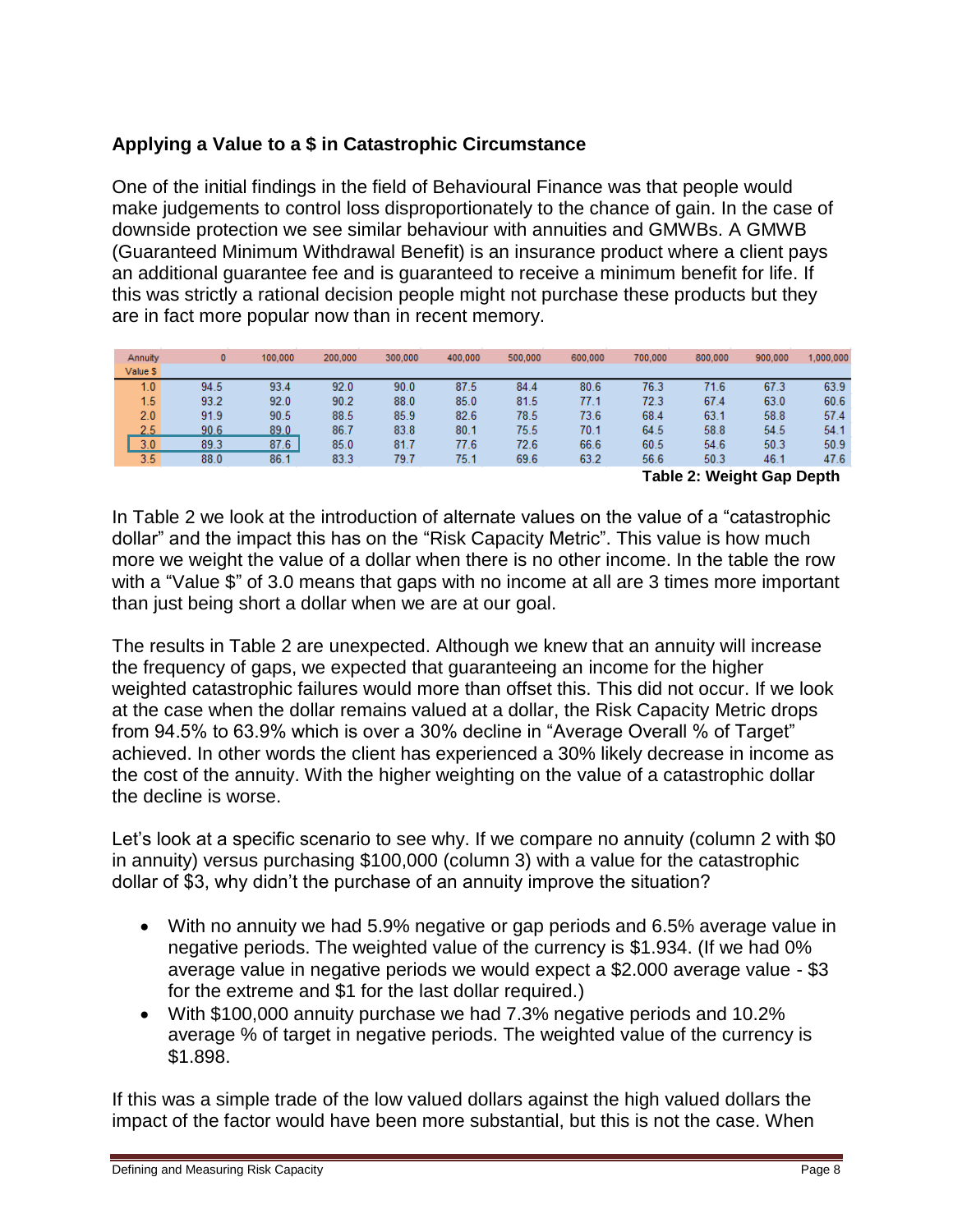we have a gap (and we have more of them), the incremental difference from the additional income, even when weighted, is insufficient to offset the increased negative events.

### **Impact of Personal Longevity**

Annuity rates are by definition linked to the mortality assumptions of a population and are sometimes referred to as a form of longevity insurance – protection against living too long. If a client believes their family history is such that they are longer lived than the norm or alternately shorter lived, this will have an impact on the value of the annuity.

The next stage was to analyse the impact of changes in individual mortality assumptions compared to the population, on both the portfolio and annuity purchase options.

In this analysis we assumed 50% of the capital would be used to purchase an annuity. We then altered the mortality assumption by adjusting the randomized mortality using a "personal longevity factor" – how many years more or less the client feels they would live than the norm.



**Figure 5: Impact of Personalized Mortality**

In Figure 5 we can see that even with 50% of the capital in an annuity, as the client lives for longer periods, the number of negative periods increase, shortage scenarios increase and there is a modest decline in things like the size of the gap etc.

This makes sense intuitively since this is a non-indexed annuity, so for the annuity portion the gap increases the longer the client lives. As well, for the portfolio component, greater longevity will increase the number of failed scenarios.

Next let's look at how the straight portfolio fared. In Figure 6 we can see that with the variation in longevity by +- 5 years, the overall number of shortage scenarios increases from 9% to 29%. Again with a 100% invested in the portfolio the impact of failure is catastrophic as no alternate sources of income exist.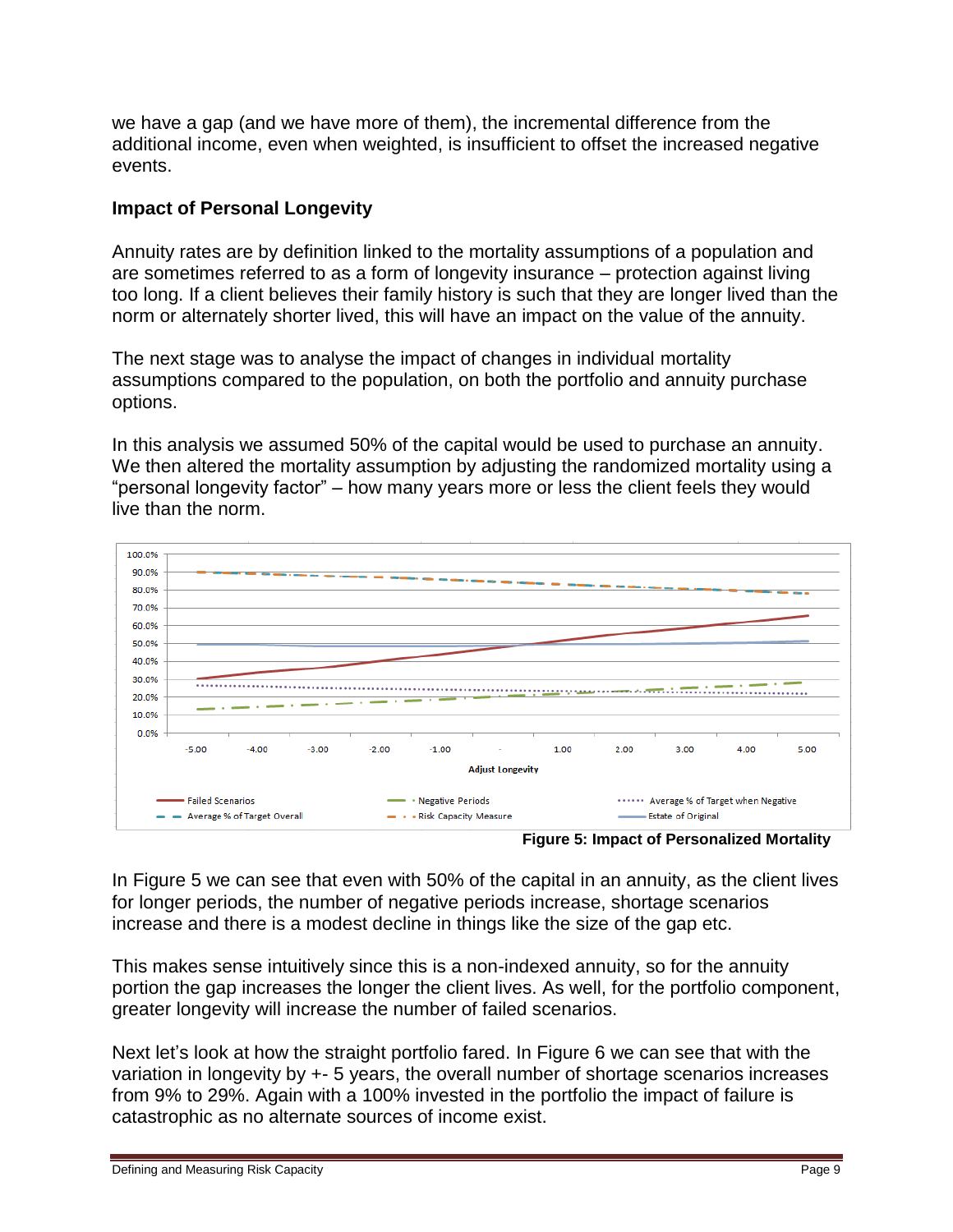Based on our existing metric, there does not appear to be an improvement by holding an annuity in the event of increased longevity. We also tried the same analysis with 100% in an annuity and the Risk Capacity metric still declined with increased longevity. The additional negative periods from longer life resulted in a lower overall Average % 0f Target Overall.



### **Guaranteed Minimum Withdrawal Benefits (GMWB)**

To try and remove the concern of the capital market assumptions versus current rates for an annuity, we next tried to look at GMWBs. In this case the mechanism is:

- A portion of the capital is used to purchase the GMWB
- The client is guaranteed a withdrawal of 5% of the guaranteed value in perpetuity. The value was based on current rates from two major insurers.
- We track the actual accumulated value of the GMWB as the capital less the withdrawal then apply the same market return as for the portfolio less an "additional fees" factor, assumed at 1.75% for this analysis. This fee is an assumed higher expense ratio related to the nature of the product. I was not able to find fee information on these sites.
- Annually we set the guaranteed value to the greater of what it is currently or the then current market value.
- Any restrictions within products that limit the guarantee resets could result in a lesser result.

As we can see in Figure 7, like the annuity, the introduction of GMWB increases the overall likelihood of failure, but the percentage of the target achieved in negative period increases to about 70%, slightly higher than the annuity purchase.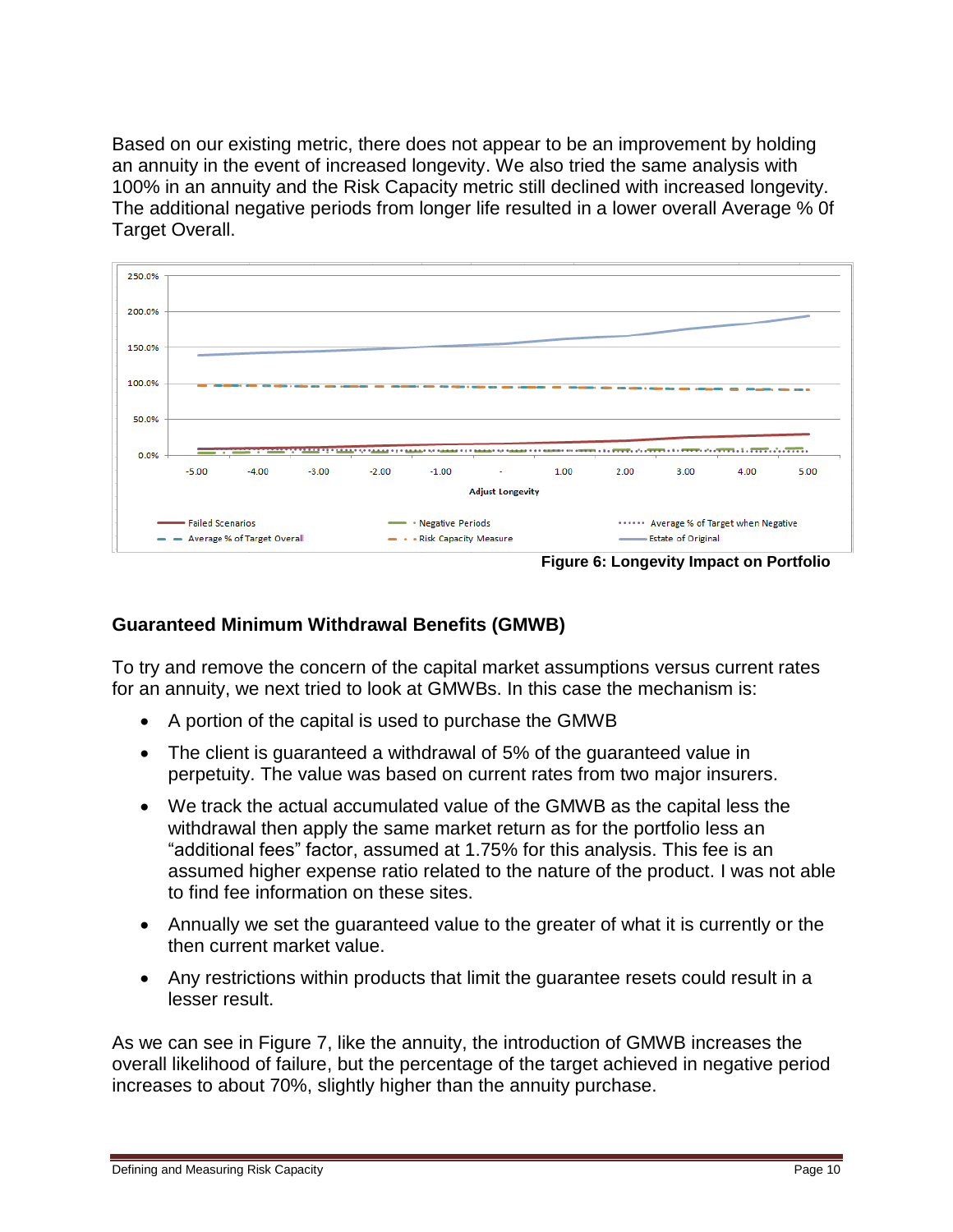The key difference between the annuity and the GMWB is the behaviour of the estate. Especially since the capital in GMWBs has a forced conservative withdrawal strategy which will cause increased gaps while the residual capital in most cases will continue to grow.

If we look at the specific metrics of this situation, out of 1,000 simulations there were 6 where the capital of the client went to zero and the client still lived, requiring the "guarantee" to be invoked. In other words the structure of the withdrawal resulted in only 0.6% of the scenarios where the product provider was out of pocket.



**Figure 7: GMWB Purchase**

The behaviour of the "Estate of Original" line (it drops then increases again) is a result of the fact that with the GMWB added, 100% of scenarios will have an estate of some amount. This results in a drop of the average estate size. The more money placed in GMWB with the limitation of 5% withdrawals the more we see larger estate residuals.

# **Impact of Capital Market Assumptions**

| <b>Expected Return Adjustment</b> | $-2$    | $-1.5$    | -1        | $-0.5$    | 0        | $-0.5$    | -1        | $-1.5$    | $-2$      |
|-----------------------------------|---------|-----------|-----------|-----------|----------|-----------|-----------|-----------|-----------|
| <b>Inflation Adjustment</b>       |         |           | 0         |           | 0        | $-0.5$    | -1        | $-1.5$    | $-2$      |
| <b>Failed Scenarios</b>           | 37.60%  | 32.90%    | 27.60%    | 22.10%    | 16.10%   | 15.90%    | 15.80%    | 15.70%    | 15.50%    |
| <b>Negative Periods</b>           | 14.60%  | 12.30%    | 9.90%     | 7.80%     | 5.90%    | 5.80%     | 5.80%     | 5.80%     | 5.70%     |
| Average % of Target when Negative | 6.20%   | 6.80%     | 6.80%     | 6.80%     | 6.50%    | 6.10%     | 6.40%     | 6.30%     | 6.40%     |
| Average % of Target Overall       | 86.30%  | 88.60%    | 90.80%    | 92.80%    | 94.50%   | 94.50%    | 94.60%    | 94.60%    | 94.60%    |
| <b>Total With Estate</b>          | 62.40%  | 67.10%    | 72.40%    | 77.90%    | 83.90%   | 84.10%    | 84.20%    | 84.30%    | 84.50%    |
| Average Estate                    | 890.955 | 1.011.053 | 1.154.728 | 1.337.127 | .560.274 | 1.433.587 | 1.319.725 | 1.215.874 | 1.119.763 |
| <b>Risk Capacity Measure</b>      | 86.30   | 88.50     | 90.80     | 92.70     | 94.50    | 94.60     | 94.60     | 94.60     | 94.70     |
| <b>Downside Deviation</b>         | 36.60%  | 33.40%    | 30.00%    | 26.60%    | 23.30%   | 23.20%    | 23.10%    | 23.00%    | 22.90%    |

**Table 4: Adjusting Return Assumptions**

The return and inflation assumptions were based on a 70 equity 30 fixed income portfolio and historical data from the last 60 years. Research has shown that using the longest histories available is preferable<sup>iv</sup> and that our forecasting ability is questionable, but invariably people will argue that the times ahead will be different – we cannot expect the same rates of return, inflation will be lower (or some say higher) and so on.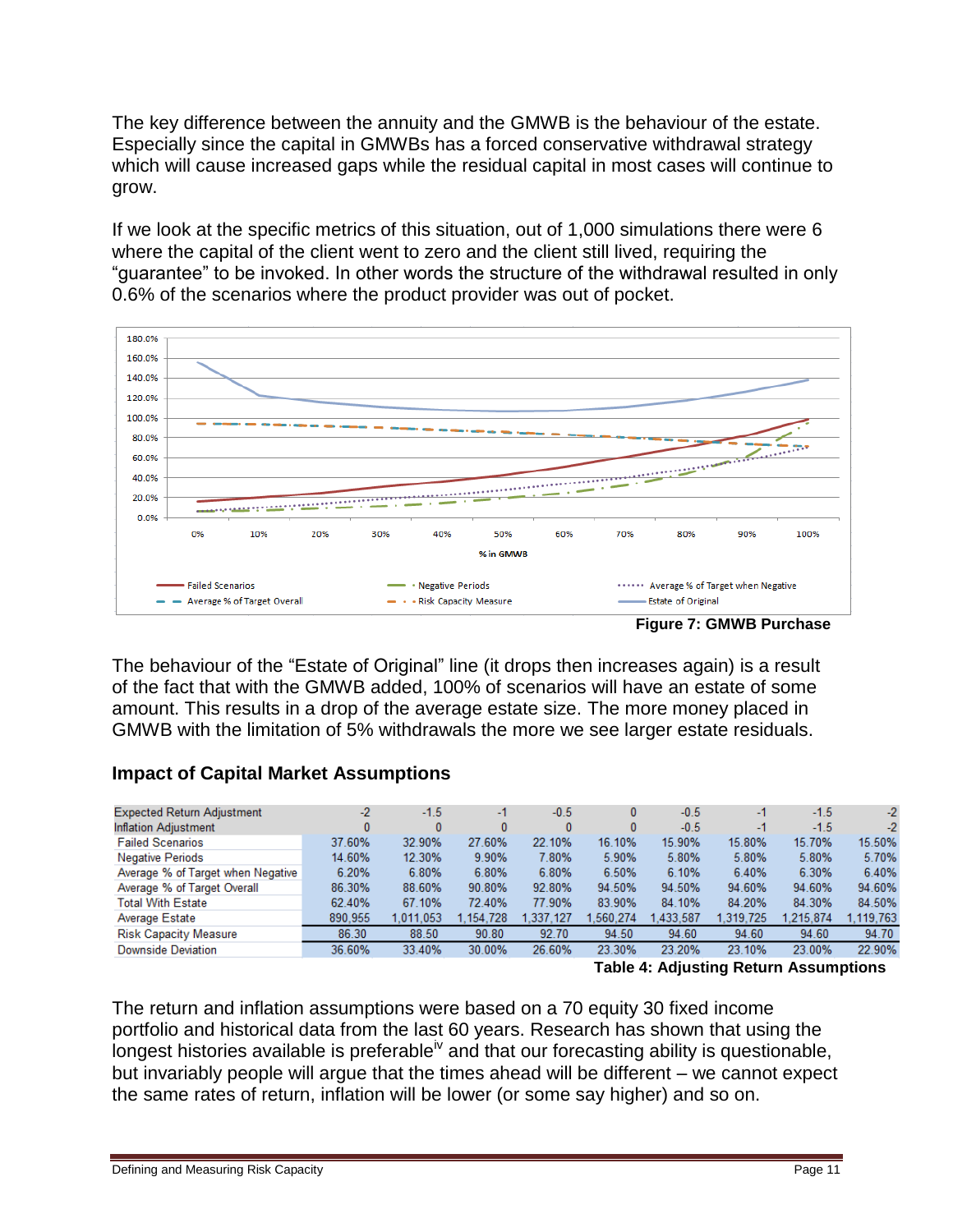In Table 4 we have adjusted the rate of return assumption by reducing the expected return from the simulations but with no change in the standard deviation. In trials 6 to 9 we have reduced the return and inflation equally so maintained the same real rate of return expectation.

As we would expect intuitively, when the real return remains the same the impact on the analysis is minimal. There is a slight downward trend as we have increased the number of negative return periods and we know a 10% decline requires an 11% positive return to recover, which accounts for the decline. In the scenarios where we reduce the expected return and leave inflation stable the number of failed scenarios increases and the measures for the New Metric are reduced.

We regain the scenarios for the Annuity and the GMWB options reducing inflation by 1% and the expected returns by 2%, so a 1% decline in real return. These changes should clearly play to the advantage of the life annuity as a non-indexed instrument and to some extent the lowered lifestyle expectation could positively impact the GMWB although the lower real return works against it. Compared to 60-year history, we feel these lower values are extreme forecasts.

In Figure 6 we can see that the lower real returns and inflation make the scenarios with larger portfolio amounts on the left experience more failures and lower estate as we would expect, and on the other extreme the annuity covers more of the required lifestyle so we move from 60% of target lifestyle to close to 70%. All that said, every metric seems to worsen as we introduce additional amounts in the annuity.

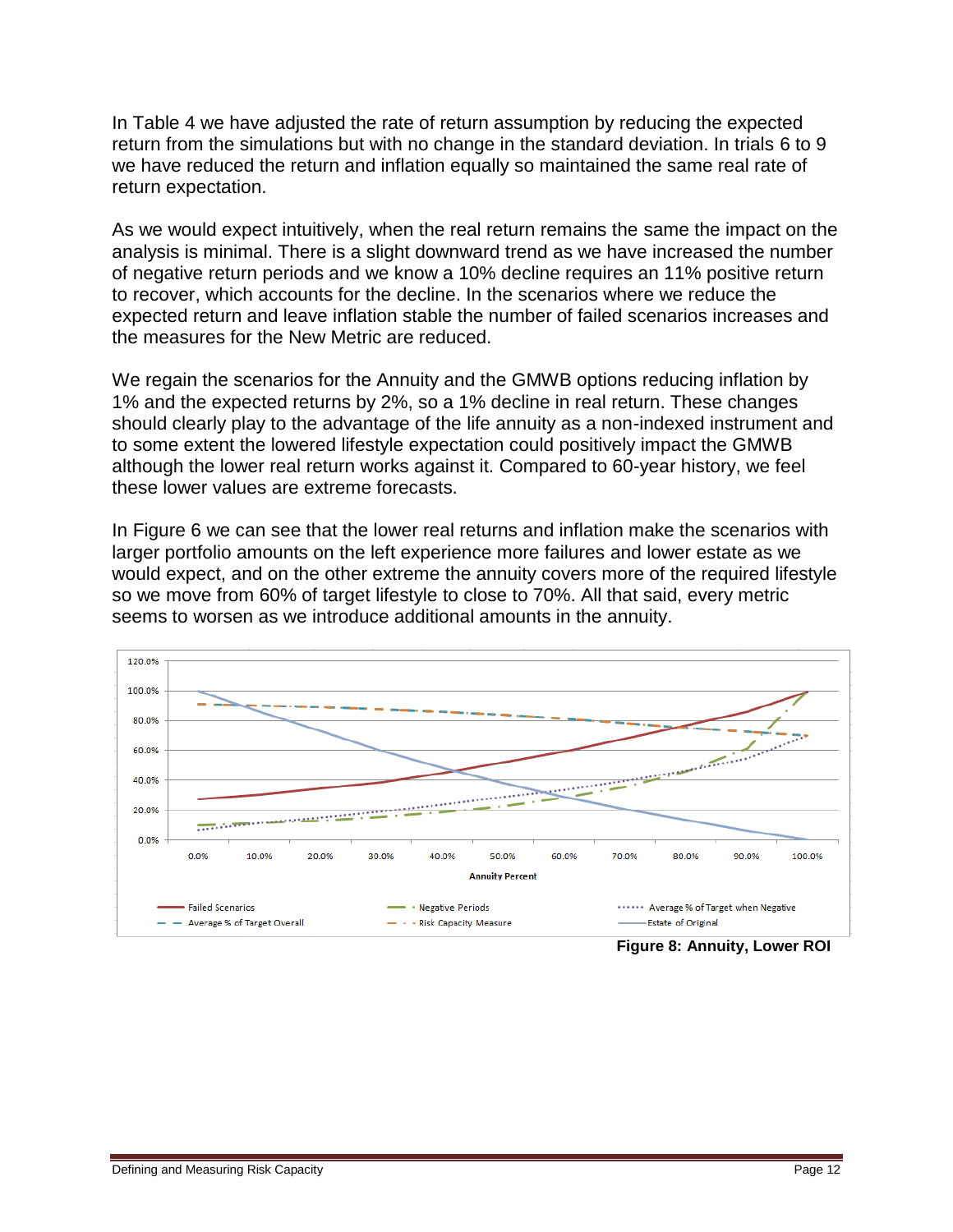

**Figure 9: GMWB, Lower ROI**

Like the annuity, with a lower return and lower inflation, the portfolio experiences more failures. In this case the GMWB triggered the guarantee in 5.6% of the cases. We still see increasing failures as the GMWB percentage increases and the metrics still result in poorer overall results.

This should not come as a surprise. If a GMWB pays 5% of the capital 1 in 20 times but the customer pays an increased 1.75% 19 of 20 times, no form of straight mathematical formula will likely demonstrate that the client position is improved.

This does raise the question of why so many papers published indicate the positive performance of annuities or GMWBs as an option. If we look closely at some of these we find comments like:

"*a 96.8 percent success rate isn"t bad, especially considering the fact that age 100 is used for the life expectancy. If age 95 had been used, or if historical mortality experience were considered, an even larger success ratio would have*  been obtained."<sup>v</sup>

My longevity test looked at a variance of +/- five years from expected mortality. This could easily provide a different outcome than assuming a fixed mortality of about 18 years more than the norm. Assuming everyone lives to 100 with products that pay a lifetime income places a totally unrealistic bias to make these products look good.

A recent letter to the editor in the Journal of Financial Planning in response to "Real-World Index Annuity Returns" by Geoffrey VanderPal, Jack Marrion and David Babbel<sup>vi</sup>, points out:

*"[What] we find are the usual problems with these kinds of comparisons--the dividends from stocks are left out of the S&P returns, and the insurance carriers are allowed to cherrypick their annuities without interference, which the authors acknowledge in the article. The article leaves out surrender fees, never mentions sales commissions, and acknowledges that the internal fees of these contracts*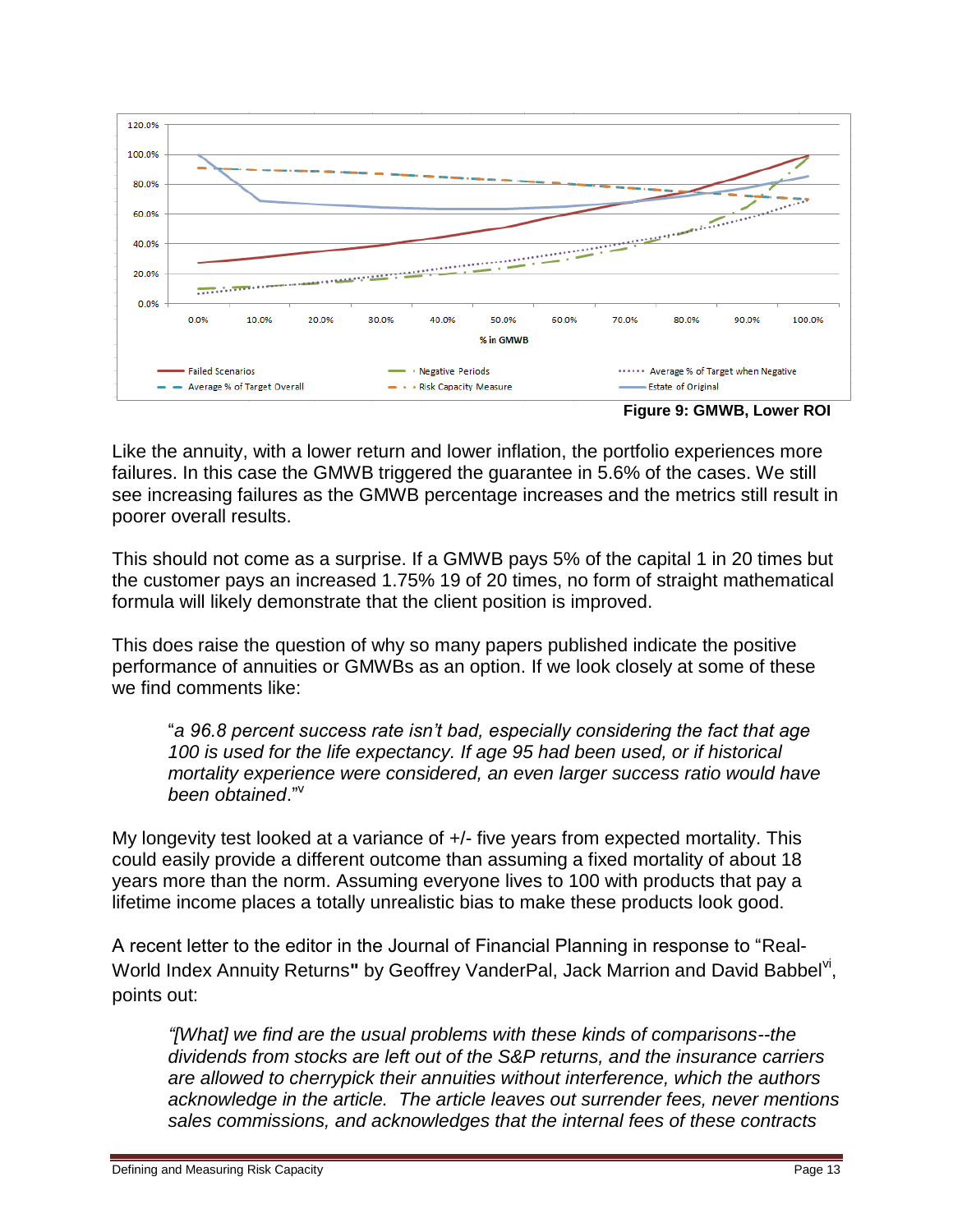*are not disclosed--even to them. … The editors of the Journal, probably without having any idea, published a clever sales pitch disguised as real research."*

Trying to find "analytical proofs" that an annuity or GMWB will improve the client position overall may be impossible when compared to a complete funds in a portfolio. By definition the insurer must be compensated, must generate income from the same markets as the client, and to mitigate their own risks will likely have more conservative assumptions for expected returns.

A more viable approach for guarantee product providers is if the annuity can be evaluated against the fixed income portion of the portfolio, so if an annuity is purchased it allows the client to maintain more of the standard portfolio in equities.

Table 5 below is a basic illustration of the concept, although the method used for return adjustments does not include the increased standard deviation we would anticipate comes with the higher return. It applies a 2% reduction in the return expectation and a 1% reduction in inflation. Let's assume the client has a 30% fixed income portfolio earning 3% and 70% in equities earning 9% for a combined 7.2%. If we used 10% of the fixed income portfolio to purchase annuities, the remaining portfolio will now have 20/70 resulting in a 0.47% increase in return. The next \$100,000 of annuity will result in a 10/70 portfolio and a 1.05% increase in return and finally if we purchased \$300,000 in annuity the remainder would be in all equities with a 1.8% expected return adjustment.

In this case, the overall Risk Capacity measure for the client improves. The negative periods increase by a tiny amount but the "Average % of Target when Negative" increases more dramatically. When we look at alternate values for "the catastrophic dollar", the impact of the weights is more what we expected intuitively with an increased Risk Capacity Measure.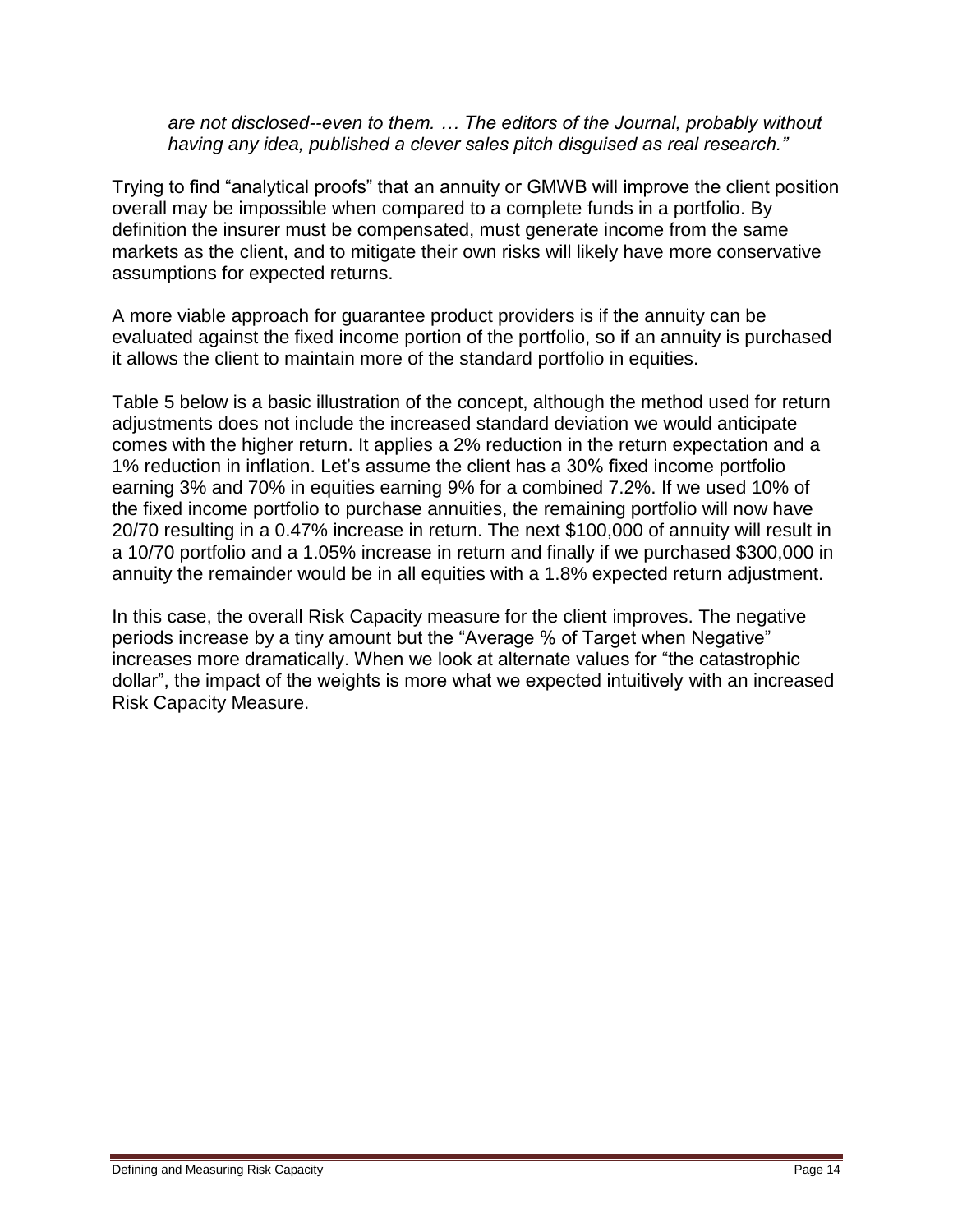| <b>Return Adjustment</b>          | $-2.00%$    | $-1.53%$ | $-0.95%$ | $-0.20%$ |
|-----------------------------------|-------------|----------|----------|----------|
| <b>Failed Scenarios</b>           | 44.50%      | 44.80%   | 44.50%   | 44.00%   |
| <b>Negative Periods</b>           | 18.90%      | 19.00%   | 19.10%   | 19.10%   |
| Average % of Target when Negative | 5.90%       | 9.60%    | 13.30%   | 17.30%   |
| Average % of Target Overall       | 82.20%      | 82.80%   | 83.50%   | 84.20%   |
| <b>Total With Estate</b>          | 55.50%      | 55.20%   | 55.50%   | 56.00%   |
| Average Estate                    | 769,777     | 725,719  | 680,044  | 643,609  |
| <b>Risk Capacity Measure</b>      | 82.2        | 82.8     | 83.5     | 84.2     |
| <b>Downside Deviation</b>         | 41.70%      | 40.20%   | 38.80%   | 36.80%   |
|                                   |             |          |          |          |
| Annuity                           | $\mathbf 0$ | 100,000  | 200,000  | 300,000  |
| Value \$                          |             |          |          |          |
| 1.0                               | 82.2        | 82.8     | 83.4     | 84.2     |
| 1.5                               | 78.0        | 78.9     | 79.9     | 80.9     |
| 2.0                               | 73.8        | 75.1     | 76.3     | 77.7     |
| 2.5                               | 69.7        | 71.2     | 72.7     | 74.4     |
| 3.0                               | 65.5        | 67.3     | 69.1     | 71.1     |
| 3.5                               | 61.3        | 63.4     | 65.5     | 67.9     |

#### **Table 5: Annuity for Fixed Income**

Although analytically correct, the problem with this approach will be how it is perceived in a regulatory framework. What tends to happen is that if a client with a 30/70 portfolio was sold \$300,000 in annuities, compliance would disregard this entirely when then measuring the portfolio and would force the client with his remaining \$700,000 to invest 30/70 so the client now effectively has 49% invested into equities. In these circumstances the annuity will always result in a poorer position for the client.

Moshe Milevsky made a similar observation that the annuity decision should be considered as an alternative to the fixed income portion of the portfolio in one of the definitive works in this area that looked at the role of variable and fixed-income annuities:

*Fixed-payout annuities substitute for bonds, and variable-payout annuities substitute for stocks, although more aggressive equity mixes can be invested in once longevity risk has been diminished.vii*

A side benefit for the Risk Capacity Measure if properly utilized would be a methodology that incorporates these "guarantee products" into the portfolio construction in a manner that can be good for the client and the firm.

### **Lifestyle Change and Risk Capacity**

The intent of the paper is not to provide judgements on the value of annuities or GMWB products in a client's life but rather to try and establish a metric that allows an objective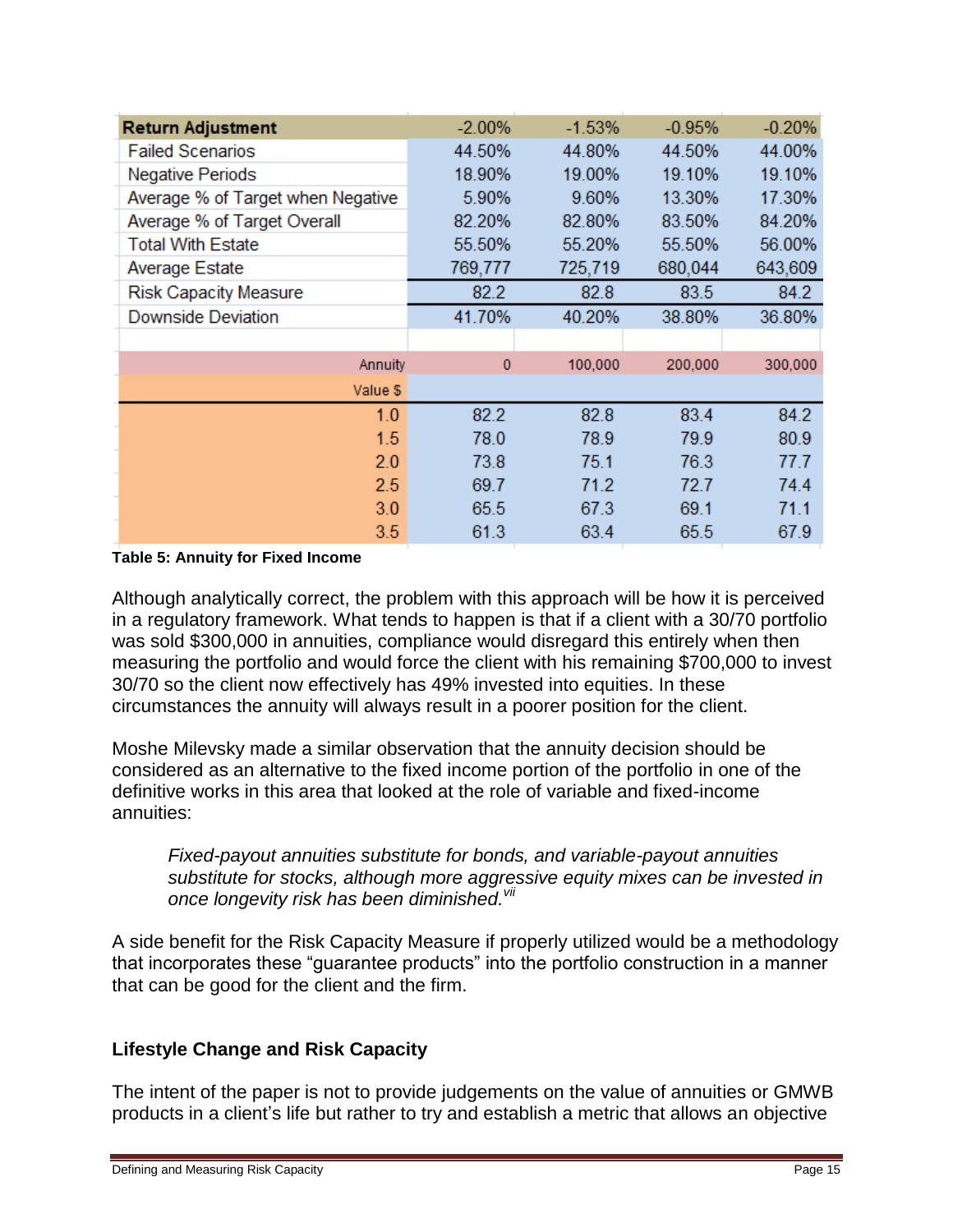and consistent measure of the value of the increased downside protection against the overall increase in shortage scenarios and wealth throughout the life of the client.

One of the other concepts outlined earlier was the role of lifestyle flexibility in adjusting the client's situation when required by poor markets. Some authors have approached this as a dynamic recalculation of the sustainable withdrawal rate<sup>viii</sup>. Some mechanism is required in practice to manage the withdrawals for the client, but the approach I am taking here is to look at the "worst case" from the client perspective – the difference between required lifestyle and desired lifestyle as a component of risk capacity.



**Figure 10: Adjust Lifestyle**

Scenario One shows the standard \$1,000,000 portfolio with a \$70,000 withdrawal that has been referenced throughout this paper. The second scenario is a client with half the capital but a pension for \$35,000. The failed scenarios, number of negative periods are the same, estate is half what it is in scenario one, but the average percentage of goal achieved, in negative and overall is improved as is the Risk Capacity metric.

Scenario 3 is a simple lifestyle case is which the client says that they want \$70,000 a year income, \$500,000 capital and a \$35,000 pension, but they could live with \$50,000 – a 28.6% reduction in the goal. In this case there is never a shortage and the Risk Capacity Metric is 100%.

Other examples that become more complex to measure are things like "we could sell our house and move to a smaller home if things are bad", or "I could go back to work as a part time consultant and make \$10,000 a year to supplement our income for the first 10 years of retirement." In this example (or any revenue offset), we can take a mortality weighted value of the goal and the proposed change in the income goal to calculate the overall impact.

Measuring the change in the goal (required versus desired) is interesting but has no value relative to the risk capacity measure. A decrease of lifestyle targets by 10% may make minimal difference for one client but for another remove almost all downside risk.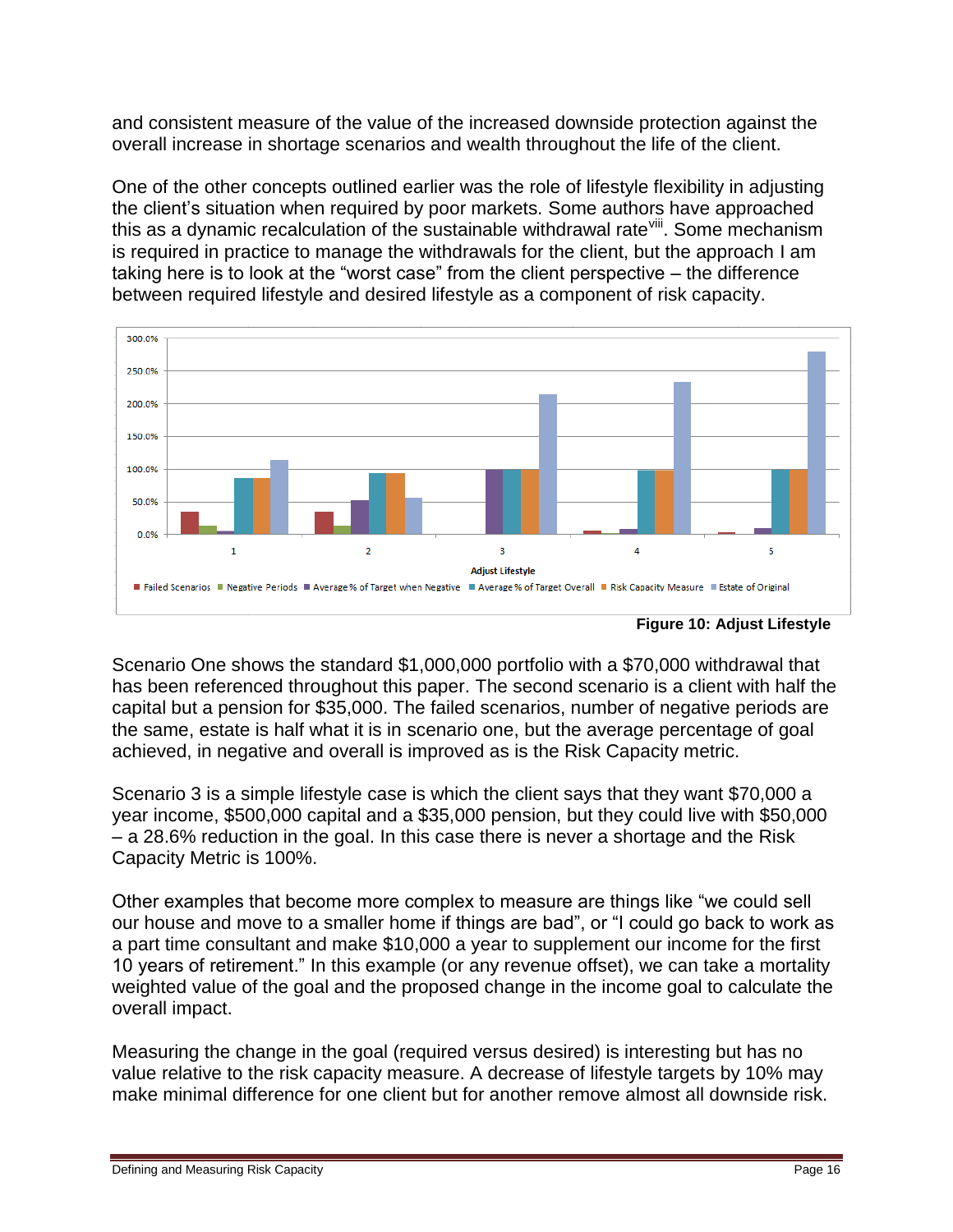In scenario 4 we return to no base pension and a \$1,000,000 capital with the \$70,000 a year target income then apply the Lifestyle Adjustments of a reduced target to \$50,000.



In Figure 11 we see the metrics for this scenario and although we still have a "deep hole" when it occurs, the frequency is under 2%. On the distribution chart to the right we can see that between the 80s to mid-90s we have about 30 simulations (0.3%) with a gap. Even then it represents fewer than 40% of the simulations in which the client is still alive. Only after the age one hundred do we see that move than 50% of the remaining simulations resulted in a gap.

In scenario 5 we add the supplemental income of \$10,000 for the first 10 years of retirement.



**Figure 12: Reduced Income plus Additional Revenue**

Figure 12 shows the result of adding the additional income and the "bad/negative periods" falls to under 1% of the time and we can see the number of simulations with a gap falls to under 0.2% of the simulations between the mid-80s and mid-90s.

# **Summary**

We have seen that there are a number of factors that must be combined for a client to understand true downside impact. Traditional Pass/Fail Monte Carlo analysis does not reflect these. The two most critical factors are the number of negative periods and the average % of the target income achieved during negative periods.